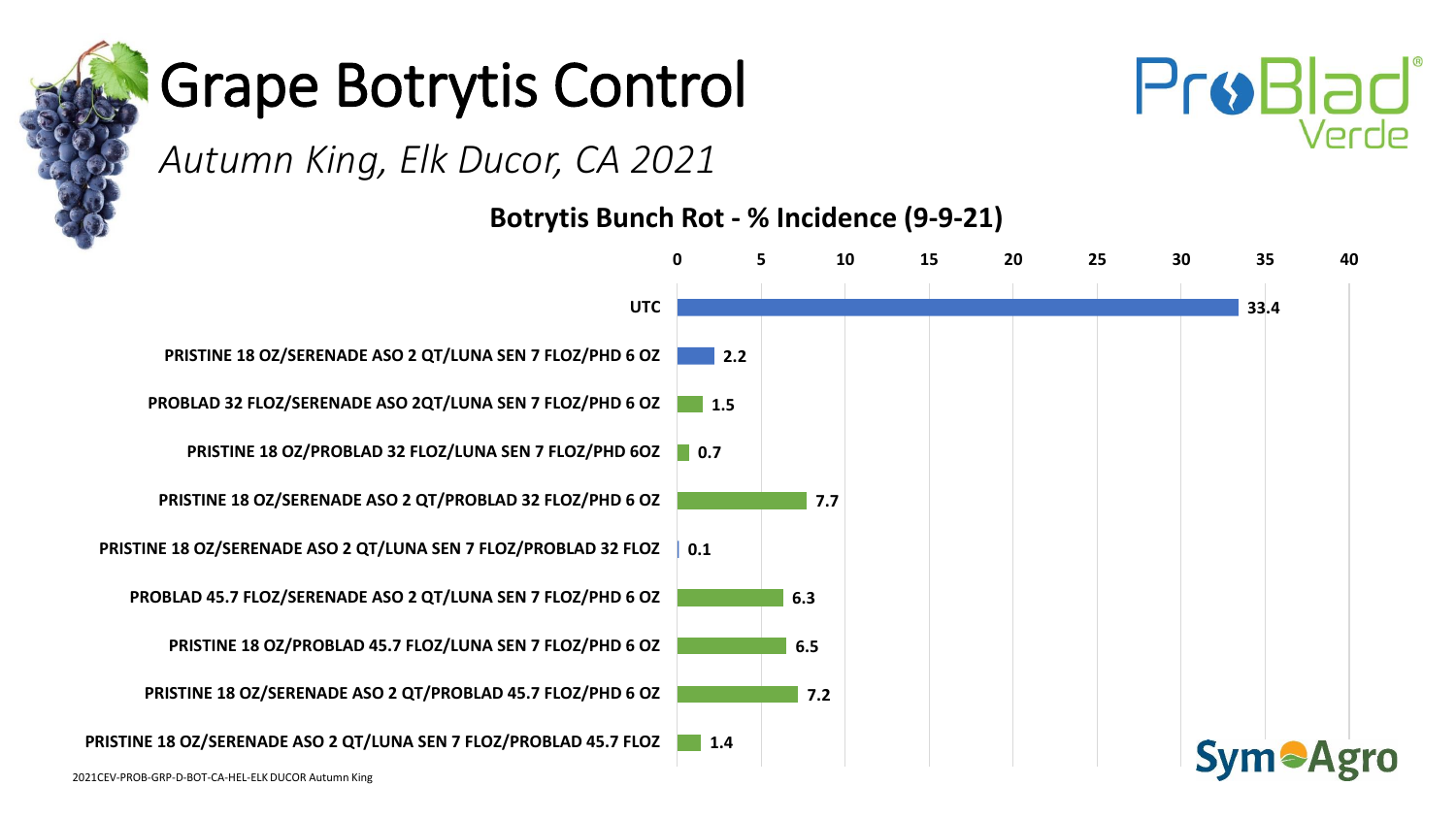



*Autumn King, Elk Ducor, CA 2021* 

**Botrytis Bunch Rot - % Severity (9-9-21)**

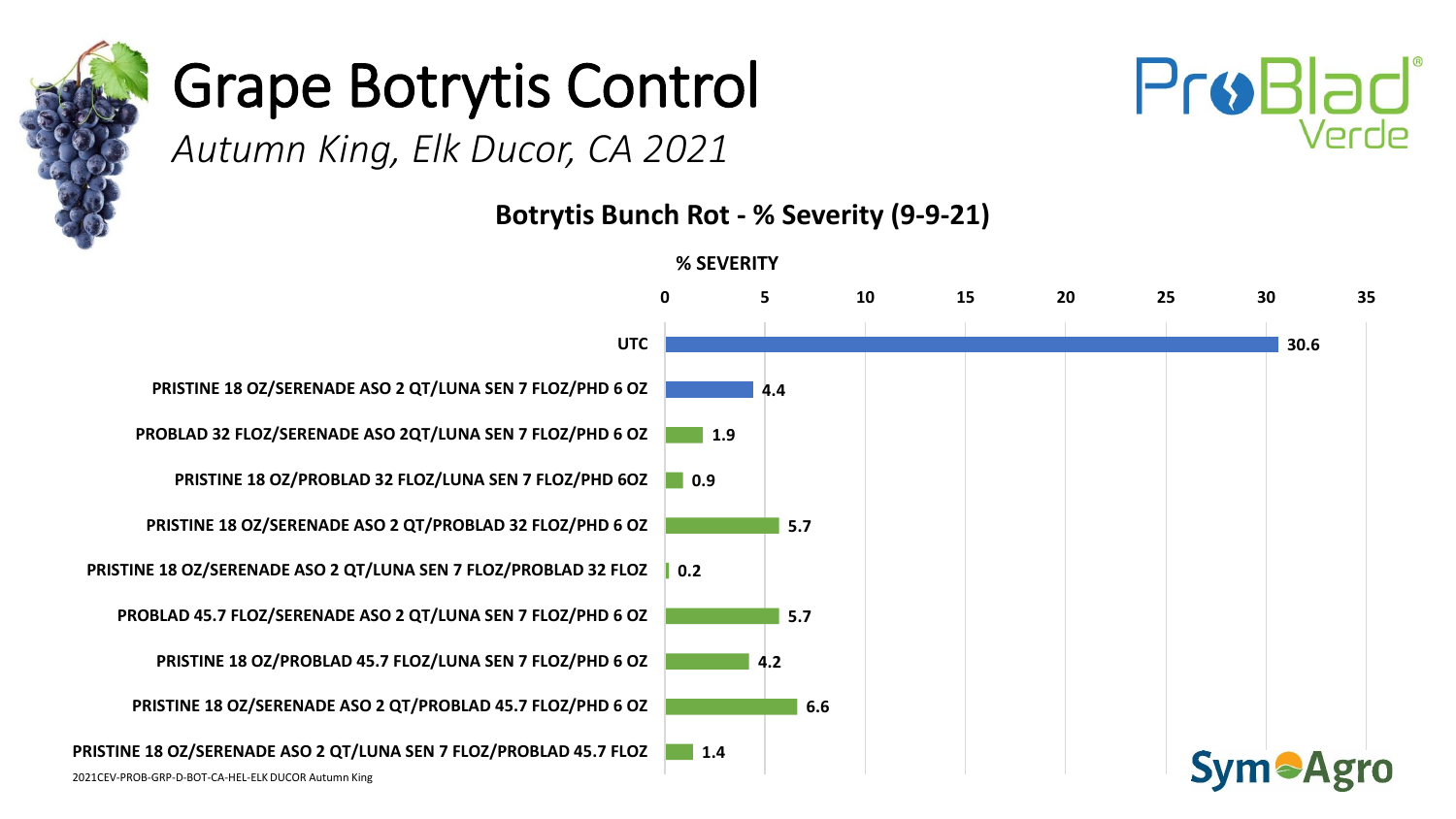



*Riesling, Elk Grove, CA 2021* 

**Botrytis Bunch Rot - % Incidence (9-2-21)**